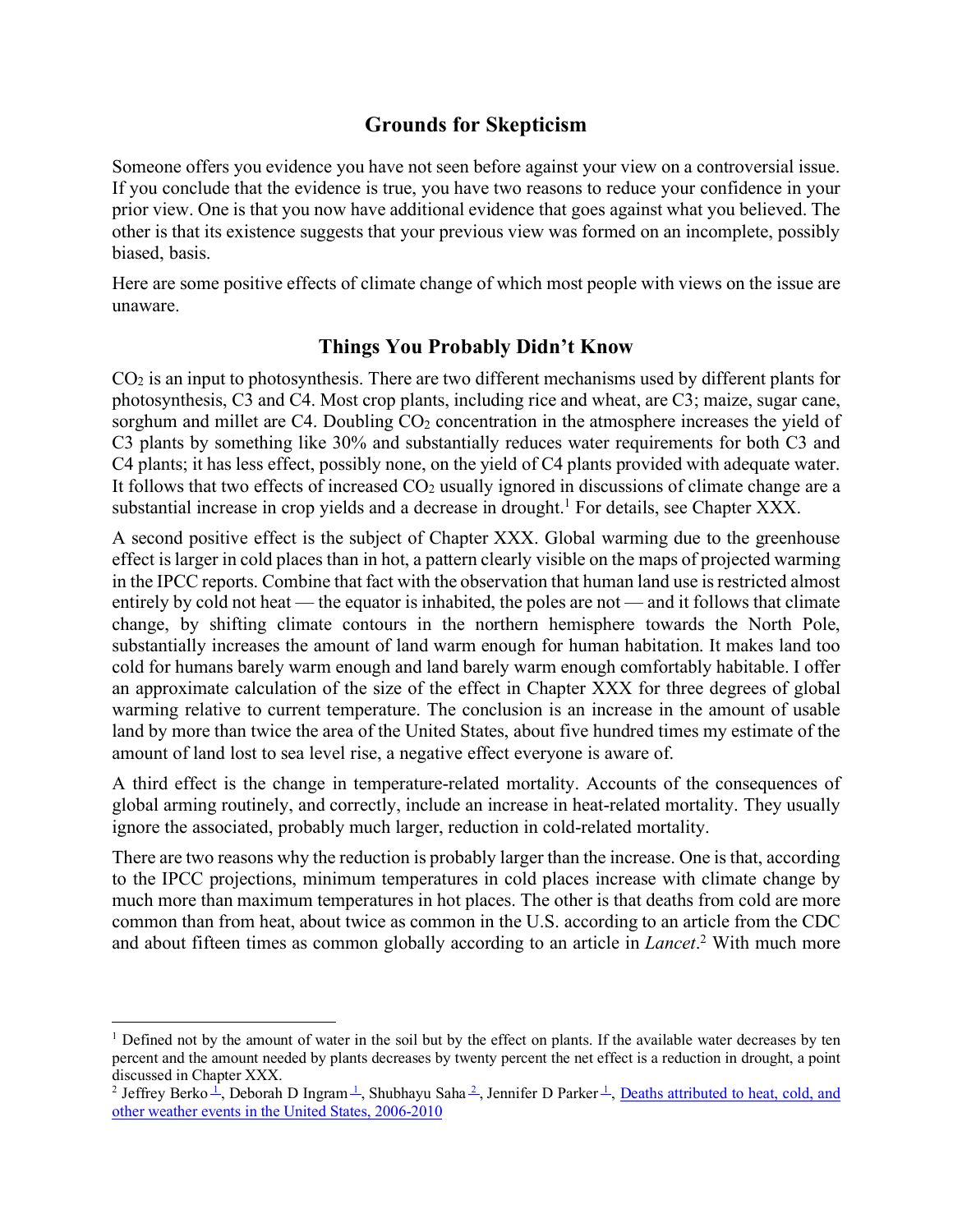warming at the cold end than the hot and many more people currently dying of cold than of heat, the reduction in mortality from the former is almost certainly larger, probably much larger, than the increase from the latter. Hence it is almost certain that climate change will reduce temperatureassociated mortality. That is the opposite of the impression given by almost everything one sees on the subject.

There may be other positive effects that usually get ignored but those are three big ones that I know of. A fourth and smaller effect is a reduction in the number of tropical cyclones, typhoons and hurricanes. Another but very uncertain positive effect is the greening of the Sahara and Sahel, discussed in the IPCC report as a possible consequence of climate change.

# **Evidence of Bias**

The previous section describes positive effects that most people with opinions about climate change are unaware of. That is evidence that their beliefs on the subject are based on a biased selection of evidence. In this section I offer some specific examples of such bias.

The elementary climate science textbook that I discuss in Chapter XXX contains at least two factual claims that I believe I show to be false. In each case, as best I can tell, the author came across claims that fitted his beliefs and accepted them without any serious effort to determine if they were true. The book's chapter on effects of climate change contains not a single positive effect. I have just described three big ones, none of which is mentioned.3

The textbook was first published in 2012 and is now in its third edition. Over the years since, either no professor using it pointed out any of the errors, errors I was able to spot with a few hours spent reading the book and checking its claims, or professors who spotted errors never mentioned them to the author, or the author chose to ignore them. I take that as evidence that college students who take a basic course in climate science are likely to get a badly biased account. It is also evidence that the field of climate science does a poor job of correcting errors that support the current orthodoxy.

My next example is the latest IPCC report. So far as I know it contains no false statements. It does, however, contain a biased selection of true statements. Here are three examples:

The Summary for Policy Makers, which is all most people will read, correctly reports that climate change is projected to increase the proportion of high-end tropical cyclones (categories 4 and 5). You have to look at the body of the report to discover that the increase in the proportion of highend cyclones is due not to a projected increase in their number but to a projected decrease in the number of low-end cyclones, with the number of high end cyclones staying about the same. You also have to look there to discover that the total number of cyclones is projected to decrease.

 $\overline{a}$ 

All four authors are from the CDC. Antonio Gasparrini et al. Mortality risk attributable to high and low ambient temperature: a multicountry observational study, *Lancet* Volume 386, ISSUE 9991, P369-375, July 25, 2015.

<sup>&</sup>lt;sup>3</sup> Earlier in the book the author mentions the reduction in cold-related mortality, asserting without evidence that coldrelated mortality in the U.S. is much lower than heat-related.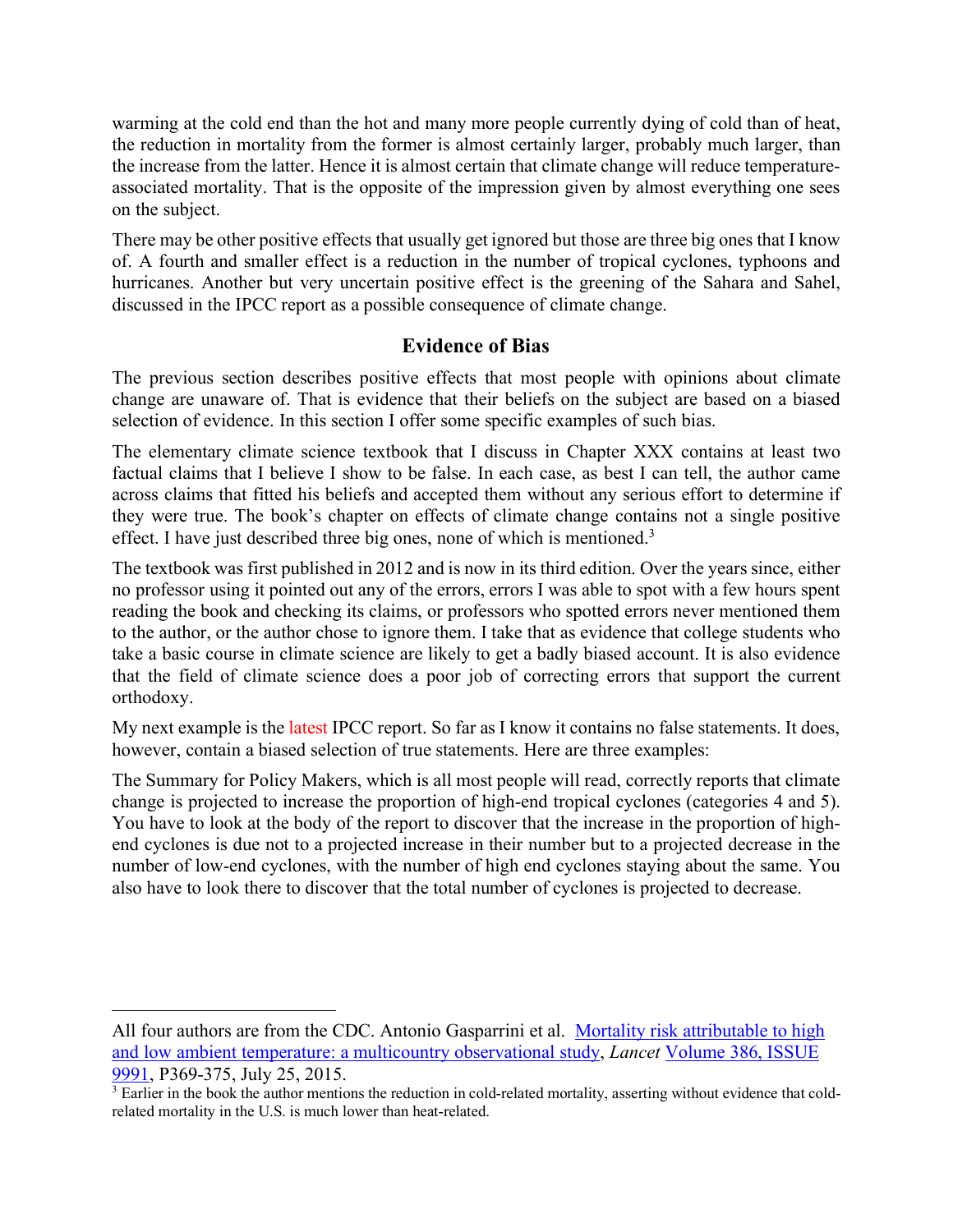The Summary for Policy Makers shows a map of the Earth with drought increasing in twelve regions, decreasing in one. It does not mention, although the body of the report does, that overall the Earth is greening.<sup>4</sup>

SRCCL subsequently concluded that greening had increased globally over the past 2–3 decades (high confidence).

The increased greening is largely consistent with CO2 fertilization at the global scale,

The body of the report repeatedly notes that warming both increases hot extremes and reduces cold extremes but pays much more attention to the former. Many examples can be offered but the simplest is a count of words. There are six pages with the words "extreme cold", a hundred and twenty with "extreme heat."5

## **Dishonesty**

My examples so far are of bias, either selective reporting of evidence or willingness to believe claims in support of the current orthodoxy that are not true. There are also examplesin the literature of deliberate dishonesty.

Possibly the most quoted factoid about climate science is the claim that 97% of climate scientists agree that humans are responsible for global warming. It is usually based on Cook et. al. 2013, an article that looked at the abstracts for a large number of articles and classified them by what they said or implied about the cause of warming. A later article, co-authored by Cook, contains the sentence: "Cook et al. (2013) found that over 97% endorsed the view that the Earth is warming up and human emissions of greenhouse gases are the main cause."

The first article sorted abstracts into seven categories, of which category 4 consisted of articles that said nothing about the causes of warming. The 97% figure was the ratio of the sum of categories 1-3 to the total of 1-3 plus 5-7.

Category 1 contained abstracts saying humans are the primary cause of warming, category 2 that they are a cause of warming; the quote used as an example is "Emissions of a broad range of greenhouse gases of varying lifetimes contribute to global climate change." Category 3 abstracts say implicitly what Category 2 say explicitly.

The paper gives the sum of Categories 1-3 but does not give values for the individual categories; to get those you have to go to the webbed data and count the abstracts in each category. Having done so, you discover that of the 97%, Category 1, the only category that implies humans are the main cause, is 1.6%. The authors have lumped together one very small number with two much larger numbers and reported only the sum.

I go over this case in more detail in Chapter XXX. A reader can check that the much-quoted claim is a lie using only information webbed by the authors of the two articles — the articles themselves

 <sup>4</sup> One of the articles they cite, Zhu, Z., Piao, S., Myneni, R. *et al.* Greening of the Earth and its drivers. *Nature Clim Change* **6,** 791–795 (2016), finds "a persistent and widespread increase of growing season integrated LAI (greening) over 25% to 50% of the global vegetated area, whereas less than 4% of the globe shows decreasing LAI (browning)." The explanation for the conflict between that and their conclusion that drought is increasing may be that they are defining drought by soil moisture, ignoring the decreased need for water due to the increase in CO<sub>2</sub> concentration.

<sup>&</sup>lt;sup>5</sup> IPCC AR6 WGI Full Report.pdf.